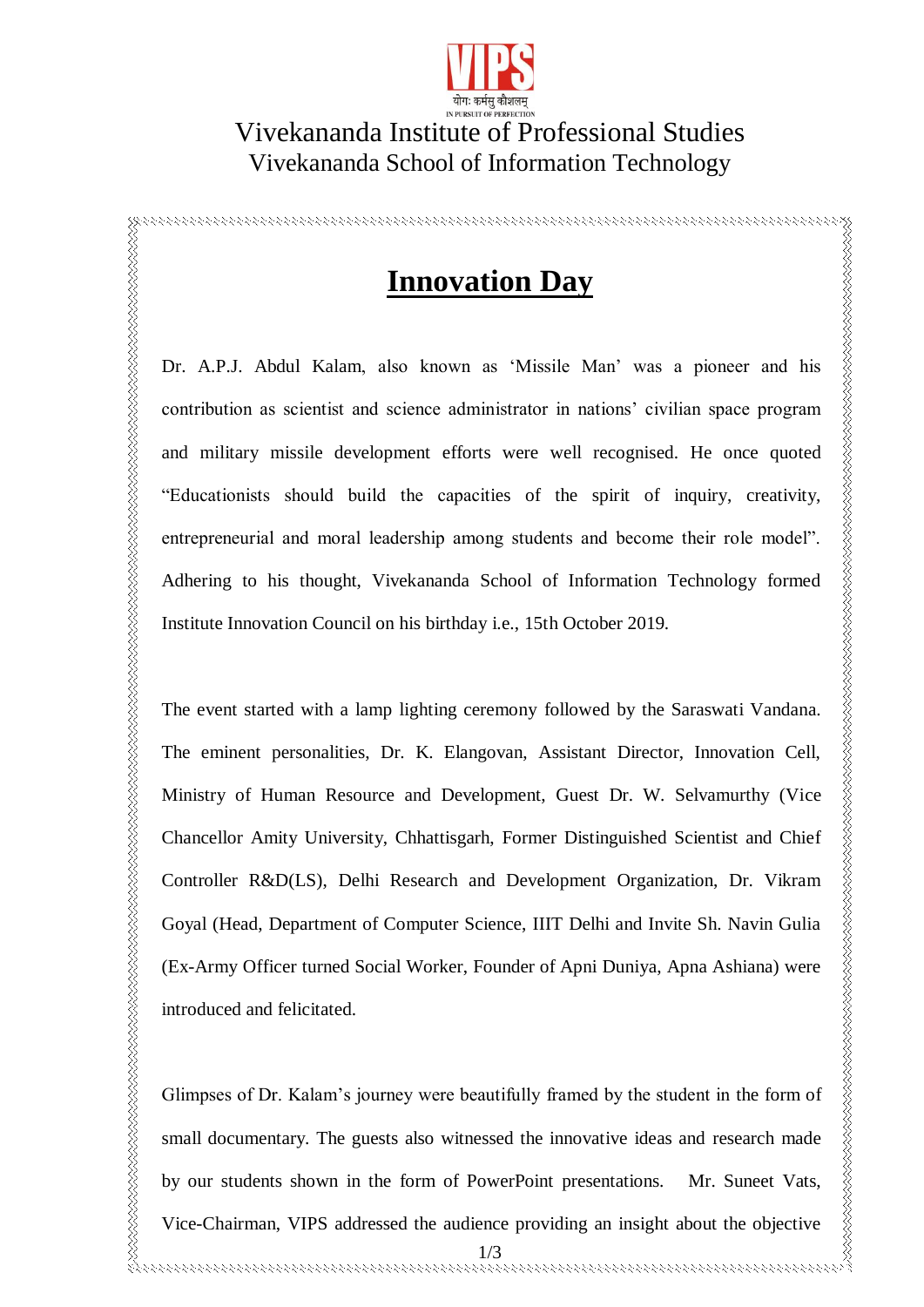

## Vivekananda Institute of Professional Studies Vivekananda School of Information Technology

and need of Innovative Council and how it can bring a valuable change in the life of young and budding professionals. He welcomed all the dignitaries and acknowledged them for taking out their valuable time for enlightening the students and fraternity the ways that could help them in achieving their future goals.

The Institute Innovation Council was inaugurated digitally by Dr. K. Elangovan. In his address, he told the importance of such a council at the preliminary level of education. He appreciated the efforts of the institute and provided the details of various projects, grants and opportunities that the government is also extending for various innovative ideas and startups.

Dr. Vikram Goyal, Professor IIIT Delhi shared his experiences with varied instances of projects developed under his guidance and how his students succeeded to improve the quality and productivity of work in various domains. The students were enlightened with various ideas that the industry is looking out and also the ways to grab the attention of job-providers.

Dr. W. Selvamurthy, chief guest for the occasion, with his vast, enormous and rich experience left the audience spell-bound giving them a world where even a small action could become a great idea if implemented with a robust plan. Being an acquaintance of Dr. Kalam, he shared many instances of his conversations and projects handled together and how Kalam used to motivate people around him.